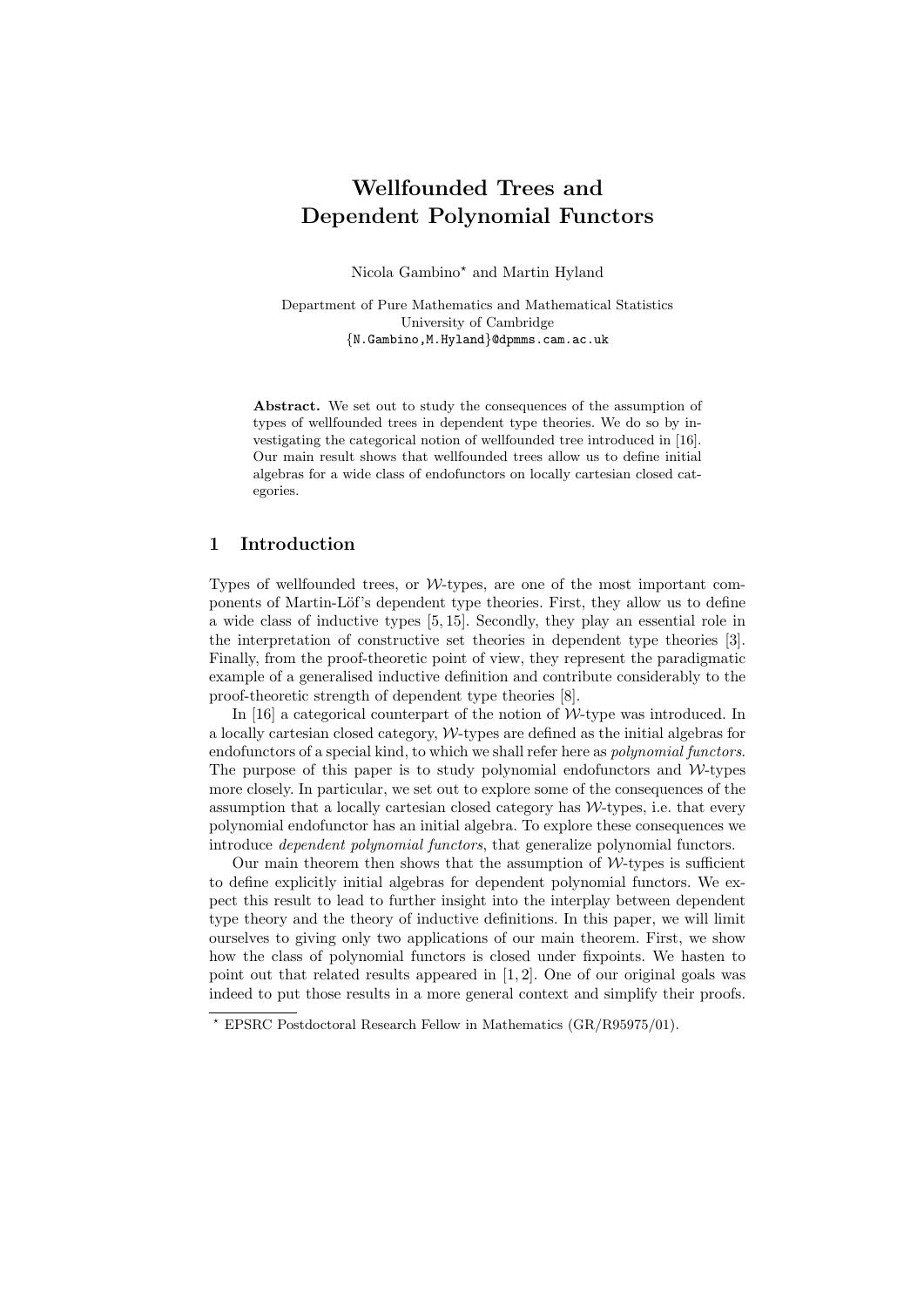Secondly, we show how polynomial functors have free monads, and these free monads are themselves polynomial. The combination of these two facts leads to further observations concerning the categories of algebras of polynomial endofunctors. These results are relevant for our ongoing research on 2-categorical models of the differential  $\lambda$ -calculus [6].

The interplay between dependent type theories and categories is here exploited twice. On the one hand, category theory provides a mathematically efficient setting to present results that apply not only to the categories arising from the syntax of dependent type theories, but also to the categories providing their models. On the other hand, dependent type theories provide a convenient language to manipulate and describe the objects and the arrows of locally cartesian closed categories via the internal language of such a category [18].

In order to set up the internal language for a locally cartesian closed category with  $W$ -types, it is necessary to establish some technical results that ensure a correct interaction between the structural rules of the internal language and the rules for W-types. Although these results are already contained in  $[16]$  we give new and simpler proofs of some of them. Once this is achieved, we can freely exploit the internal language to prove the consequences of the assumption of W-types in a category.

Acknowledgements. We thank Peter Aczel, Thorsten Altenkirch, Benno van den Berg, Marcelo Fiore and Erik Palmgren for stimulating discussions.

# 2 Polynomial Functors

## 2.1 Locally Cartesian Closed Categories

We say that a category  $\mathcal C$  is a *locally cartesian closed category*, or a lccc for short, if for every object I of C the slice category  $\mathcal{C}/I$  is cartesian closed<sup>1</sup>. Note that if C is a lccc then so are all its slices. For an arrow  $f : B \to A$  in a lccc C we write  $\Delta_f : C/A \to C/B$  for the associated pullback functor, which can be defined since slice categories have cartesian products. The key fact about locally cartesian closed categories is the following proposition [7].

**Proposition 1.** Let C be a lccc. For any arrow  $f : B \to A$  in C, the pullback functor  $\Delta_f : C/A \to C/B$  has both a left and a right adjoint.

Given an arrow  $f : B \to A$  in a lccc C, we will write  $\Sigma_f : C/B \to C/A$ and  $\Pi_f$  :  $C/B \to C/A$  for the left and right adjoint to the pullback functor, respectively. We indicate the existing adjunctions as  $\Sigma_f \dashv \Delta_f \dashv \Pi_f$ .

<sup>1</sup> Here and in the following, when we require the existence of some structure in a category, we always mean that this structure is given to us by an explicitly defined operation.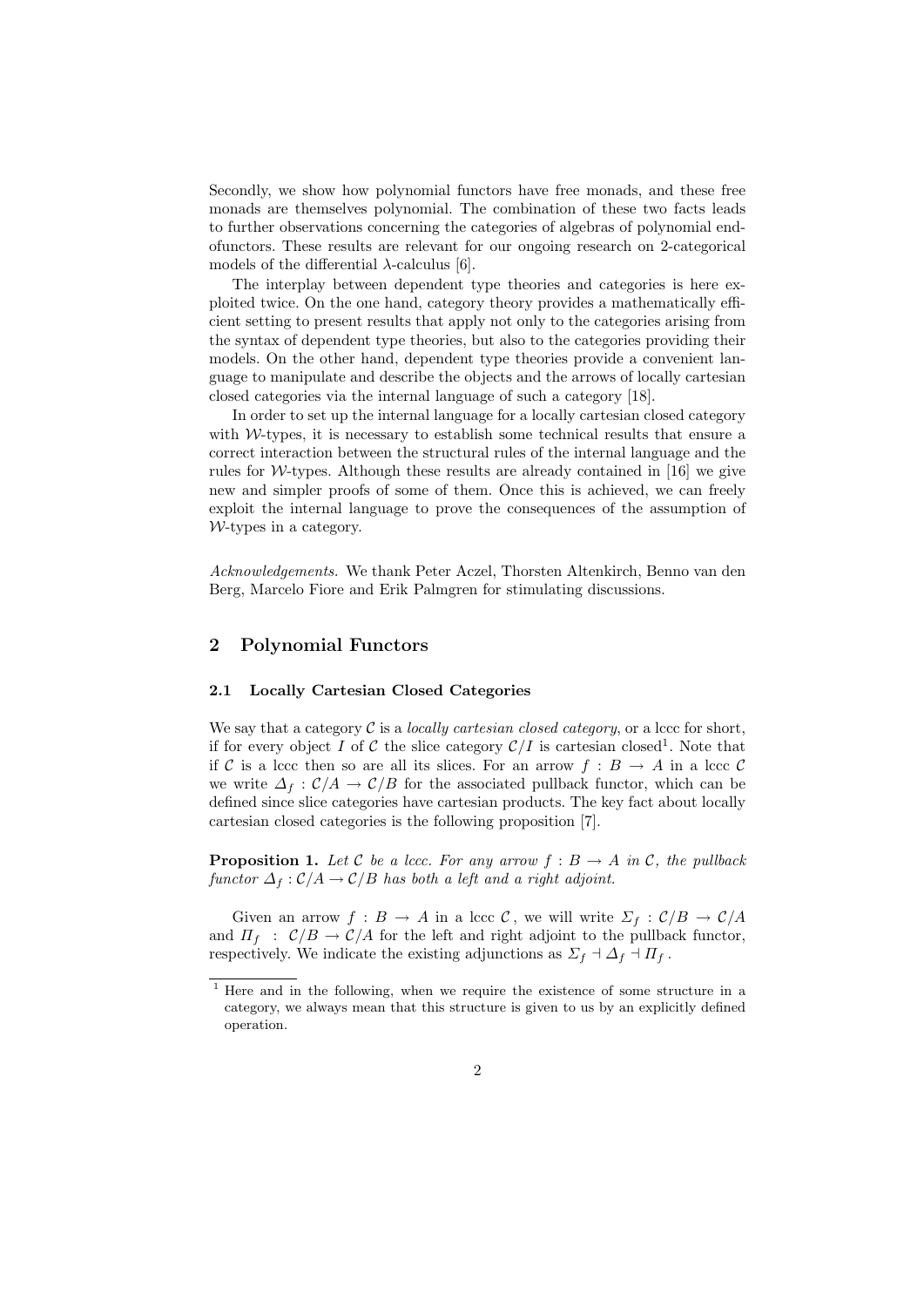An abuse of language. For an arrow  $f : B \to A$ , we write the image of  $X \to A$ in  $C/A$  under  $\Delta_f$  as  $\Delta_f(X) \to B$ . These arrows fit into the pullback diagram



The Beck-Chevalley condition. The Beck-Chevalley condition, which holds in any lccc, expresses categorically that substitution behaves correctly with respect to type-formation rules. More precisely, it asserts that for a pullback diagram of the form



the canonical natural transformations  $\Sigma_g \Delta_k \Rightarrow \Delta_h \Sigma_f$  and  $\Delta_h \Pi_f \Rightarrow \Pi_g \Delta_k$ are isomorphisms.

The axiom of choice. The type-theoretic axiom of choice [15] is expressed by the fact that, for two arrows  $g: C \to B$  and  $f: B \to A$ , the canonical natural transformation  $\Sigma_h \Pi_p \Delta_{\varepsilon_c} \Rightarrow \Pi_f \Sigma_g$  is an isomorphism, where



is a pullback diagram and  $\varepsilon_C : \Delta_f \Pi_f C \to C$  is a component of the counit of the adjunction  $\Delta_f \dashv \Pi_f$ .

## 2.2 Internal Language

Associated to a lccc C there is a dependent type theory  $\text{Th}(\mathcal{C})$  to which we shall refer as the *internal language* of  $C$ . A complete presentation of such a dependent type theory can be found in [9, 14, 18]. We limit ourselves to recalling only those aspects that are most relevant for the remainder of this work. The standard judgement forms, written here as

$$
(B_a \mid a \in A), (B_a = B'_a \mid a \in A), (b_a \in B_a \mid a \in A), (b_a = b'_a \in B_a \mid a \in A),
$$

are assumed to have their usual meaning [15]. The dependent type theory  $\text{Th}(\mathcal{C})$ has the following primitive forms of type:

$$
1\,,\quad Id_A(a,a')\,,\quad \sum_{a\in A}B_a\,,\quad \prod_{a\in A}B_a\,.
$$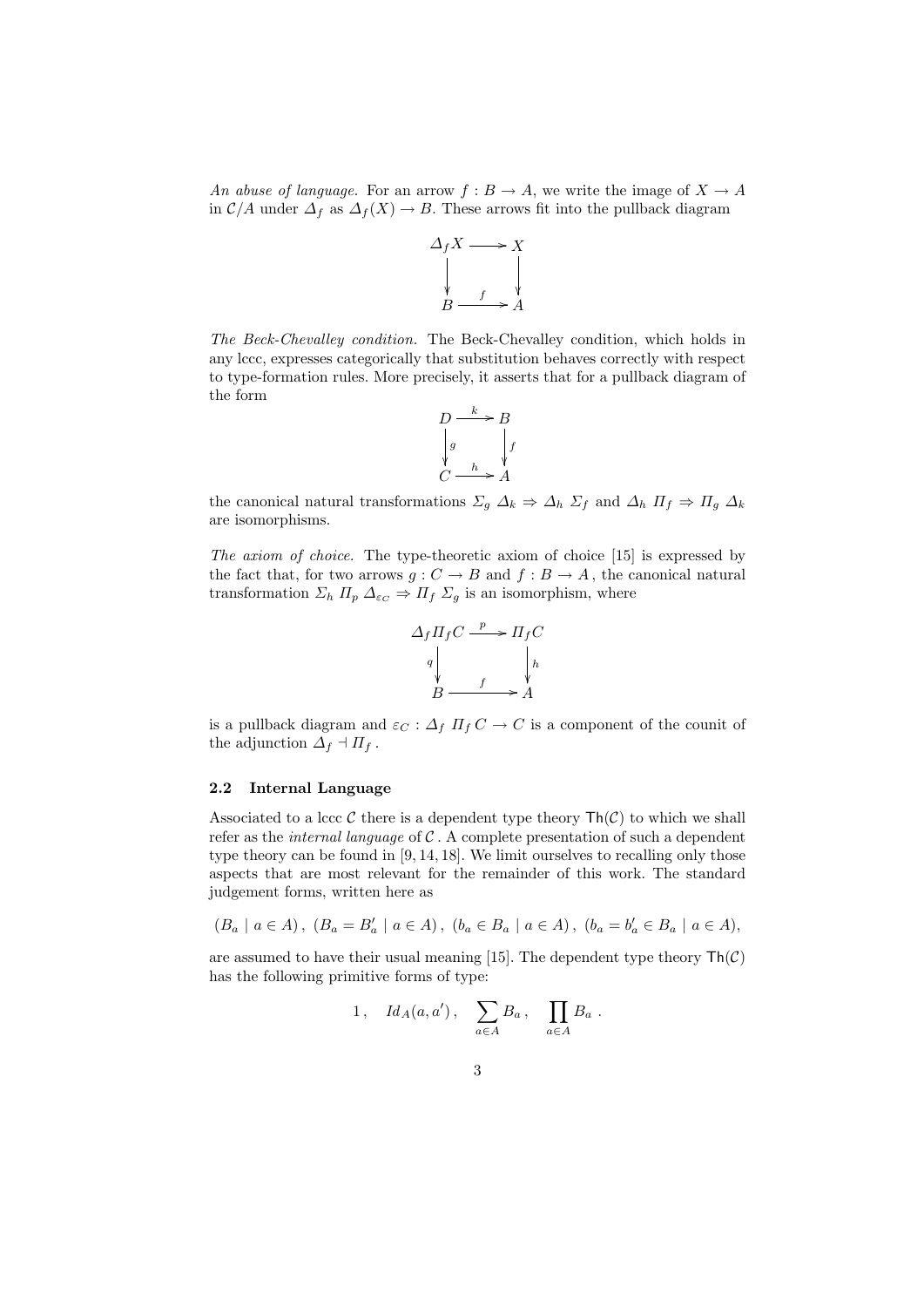We refer to these as the unit, identity, dependent sum and dependent product types, respectively. As usual, these primitive forms of type allow us to define the forms of type  $A \times B$  and  $B^A$ , to which we refer as the product and function types. The dependent type theory  $\mathsf{Th}(\mathcal{C})$  has a straightforward interpretation in C and thus provides a convenient language to define objects and arrows in  $\mathcal{C}$ .

#### 2.3 Polynomial Functors

Let  $\mathcal C$  be a lccc. For an object  $I$  of  $\mathcal C$ , we write  $I$  also for the unique arrow  $I \rightarrow 1$  into the terminal object 1 of C. Observe this arrow determines functors  $\Delta_I: \mathcal{C} \to \mathcal{C}/I$  and  $\Sigma_I: \mathcal{C}/I \to \mathcal{C}$ . We are now ready to introduce polynomial functors. For an arrow  $f : B \to A$  in C, we define a functor  $\mathcal{P}_f : C \to C$ , called the *generalized polynomial functor associated to f*, as the composite

$$
C \xrightarrow{\Delta_B} C/B \xrightarrow{\Pi_f} C/A \xrightarrow{\Sigma_A} C \tag{1}
$$

**Definition 2.** We say that  $P: \mathcal{C} \to \mathcal{C}$  is a generalized polynomial functor if it is naturally isomorphic to a functor  $\mathcal{P}_f : \mathcal{C} \to \mathcal{C}$  defined as  $\mathcal{P}_f =_{df} \Sigma_A \Pi_f \Delta_B$ , for some arrow  $f : B \to A$  of C.

Note. To avoid clashes with the existing terminology, we adopted the name generalised polynomial functors. This is in analogy with the distinction between generalised inductive definitions and ordinary ones. Since in this paper we only consider polynomial functors in the generalised sense, we refer to them simply as polynomial functors.

Let us look more closely at the definition of polynomial endofunctors. For an arrow  $f : B \to A$ , we have the two functors  $\Sigma_A : C/A \to C$  and  $\Delta_B : C \to C/B$ . The functor  $\Delta_B$  takes an object X of C to the left-hand side of the pullback diagram:

$$
X \times B \longrightarrow X
$$
  
\n
$$
\downarrow \qquad \qquad \downarrow X
$$
  
\n
$$
B \xrightarrow{B} 1
$$

We can therefore write  $\Delta_B X = X \times B$ . The action of  $\Sigma_A$  is very simple: given an object  $Y \to A$  of  $\mathcal{C}/A$  we have  $\Sigma_A(Y \to A) = Y$ . These observations lead to a description of polynomial functors in the internal language, which we shall exploit. The object  $f : B \to A$  of  $\mathcal{C}/A$  determines the judgement  $(B_a \mid a \in A)$ of  $\mathsf{Th}(\mathcal{C})$ . We can then explicitly define in  $\mathsf{Th}(\mathcal{C})$ 

$$
\mathcal{P}_f(X) =_{\mathrm{df}} \sum_{a \in A} X^{B_a} \,,
$$

for a type X. The interpretation in  $\mathcal C$  of the right-hand side of the definition is indeed  $\mathcal{P}_f(X)$ , as defined in (1).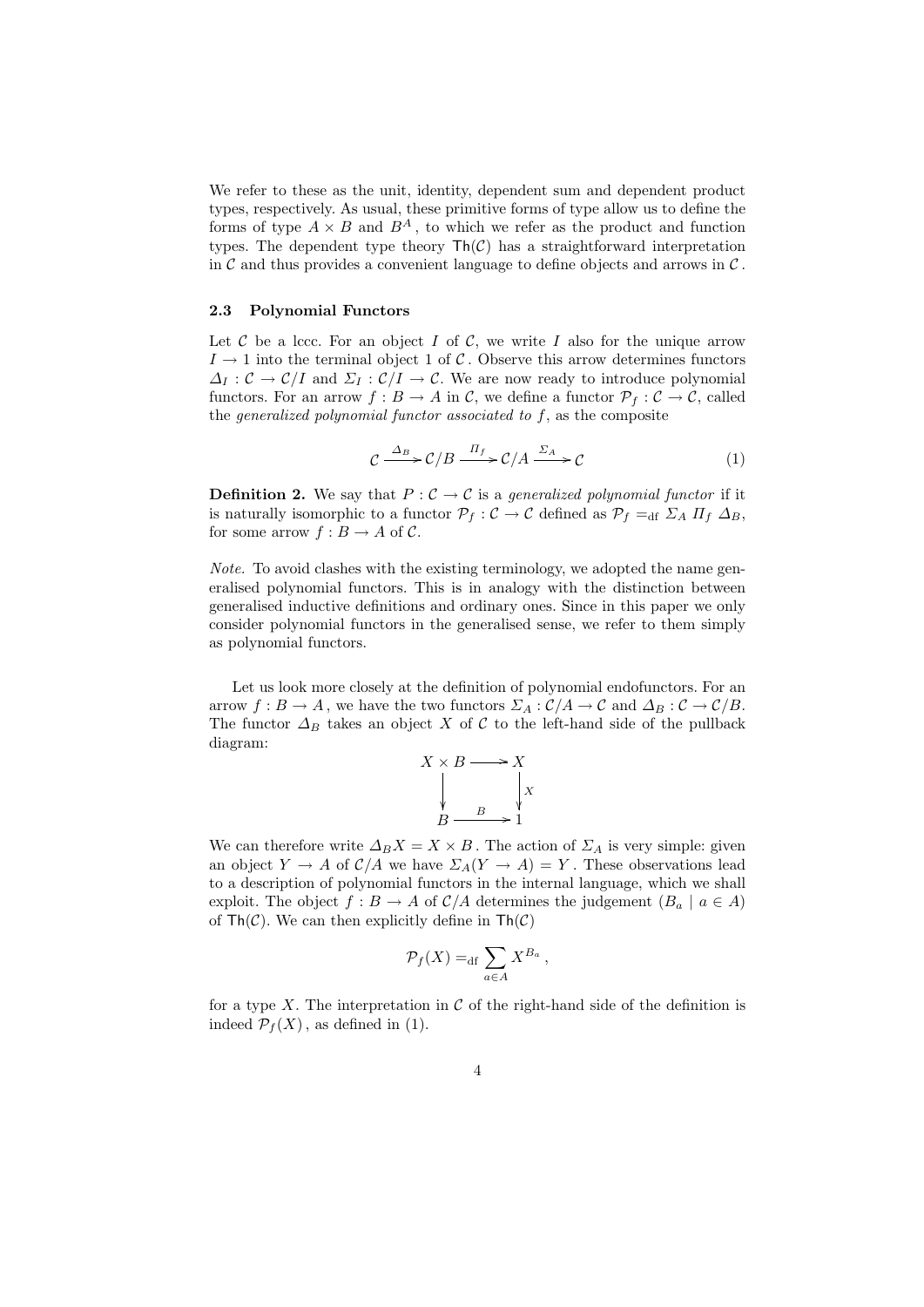#### 2.4 Basic Properties of Polynomial Functors

Proposition 3. The composition of two polynomial functors is polynomial.

Proof. A proof using the internal language is in [2], but it is also possible to give a diagrammatic one. In either case one uses crucially the axiom of choice.  $\square$ 

We now assume that the lccc  $C$  has finite disjoint coproducts. As pullback functors are left adjoints, these finite coproducts are preserved under pullbacks and  $\mathcal C$  has stable disjoint coproducts. They can be represented in a familiar way in the internal language  $\text{Th}(\mathcal{C})$ , which now has also the primitive forms of type 0 and  $A + B$  called the empty and disjoint sum types, respectively.

The class of polynomial functors is closed under a further operation, that will be very important in the following. To discuss it, let us introduce a family of functors  $P_X: \mathcal{C} \to \mathcal{C}$ , for X in  $\mathcal{C}$ , associated to a functor  $P: \mathcal{C} \to \mathcal{C}$ . First of all, observe that the function mapping  $(X, Y)$  into  $X + PY$  can be extended to a bifunctor  $C \times C \to C$ . This determines a functor  $C \to \text{End}(\mathcal{C})$  mapping X into  $P_X$ , whose action on Y in C is defined by letting  $P_X(Y) = X + PY$ .

**Proposition 4.** Let  $P: \mathcal{C} \to \mathcal{C}$  be a functor and X be an object of  $\mathcal{C}$ . If P is polynomial then so is  $P_X$ .

*Proof.* We give a proof using the internal language. Let  $f : B \to A$  and consider the polynomial functor  $\mathcal{P}_f$  associated to f. For X and Y in C we then have

$$
X + \mathcal{P}_f(Y) = X + \sum_{a \in A} Y^{B_a} \cong \sum_{z \in X + A} Y^{B_z}
$$

where  $(B_z \mid z \in X + A)$  is defined so that the judgements  $(B_{i_1(x)} = 0 \mid x \in X)$ and  $(B_{i_2(a)} = B_a \mid a \in A)$  are derivable.

To recall the notions of strength for a functor, let us consider a monoidal category  $(C, \otimes, I, a, l, r)$ , where I is the unit object and  $a, l, r$  are natural isomorphisms giving the associativity, left and right unit laws and satisfying the monoidal coherence axioms [12]. We can regard a lccc  $\mathcal{C}$  as a monoidal category where cartesian product is the tensor, and the terminal object is the unit.

**Definition 5.** Let  $P : C \to C$  be a functor. By a *strength* for P we mean a natural transformation  $\sigma$  with components  $\sigma_{X,Y} : X \otimes PY \to P(X \otimes Y)$ , for X and Y in C, such that for all  $X, Y, Z$  in C the following equations hold:

$$
P(l_X) \circ \sigma_{X,I} = l_X, \quad P(r_Y) \circ \sigma_{I,Y} = r_Y, \quad \sigma_{X,Y \otimes Z} \circ (1_X \otimes \sigma_{Y,Z}) = \sigma_{X \times Y,Z}.
$$

Proposition 6. Every polynomial functor has a strength.

Proof. Let us use the internal language to define the arrow

$$
\sigma_{X,Y} : X \times \mathcal{P}_f Y \to \mathcal{P}_f (X \times Y)
$$

which gives us one of the components of the required strength  $\sigma$  for a polynomial functor  $\mathcal{P}_f$ . First, observe that the domain and the codomain of  $\sigma_{XY}$  can be described in  $\text{Th}(\mathcal{C})$  as  $X \times \sum_{a \in A} Y^{B_a}$  and  $\sum_{a \in A} (X \times Y)^{B_a}$  respectively. We can then define  $\sigma_{X,Y}$  by letting  $\sigma_{X,Y}(x, a, t) =_{df} (a, (\lambda b \in B_a)(x, t(b)))$  for  $(x, a, t) \in X \times \sum_{a \in A} Y$  $B_a$ .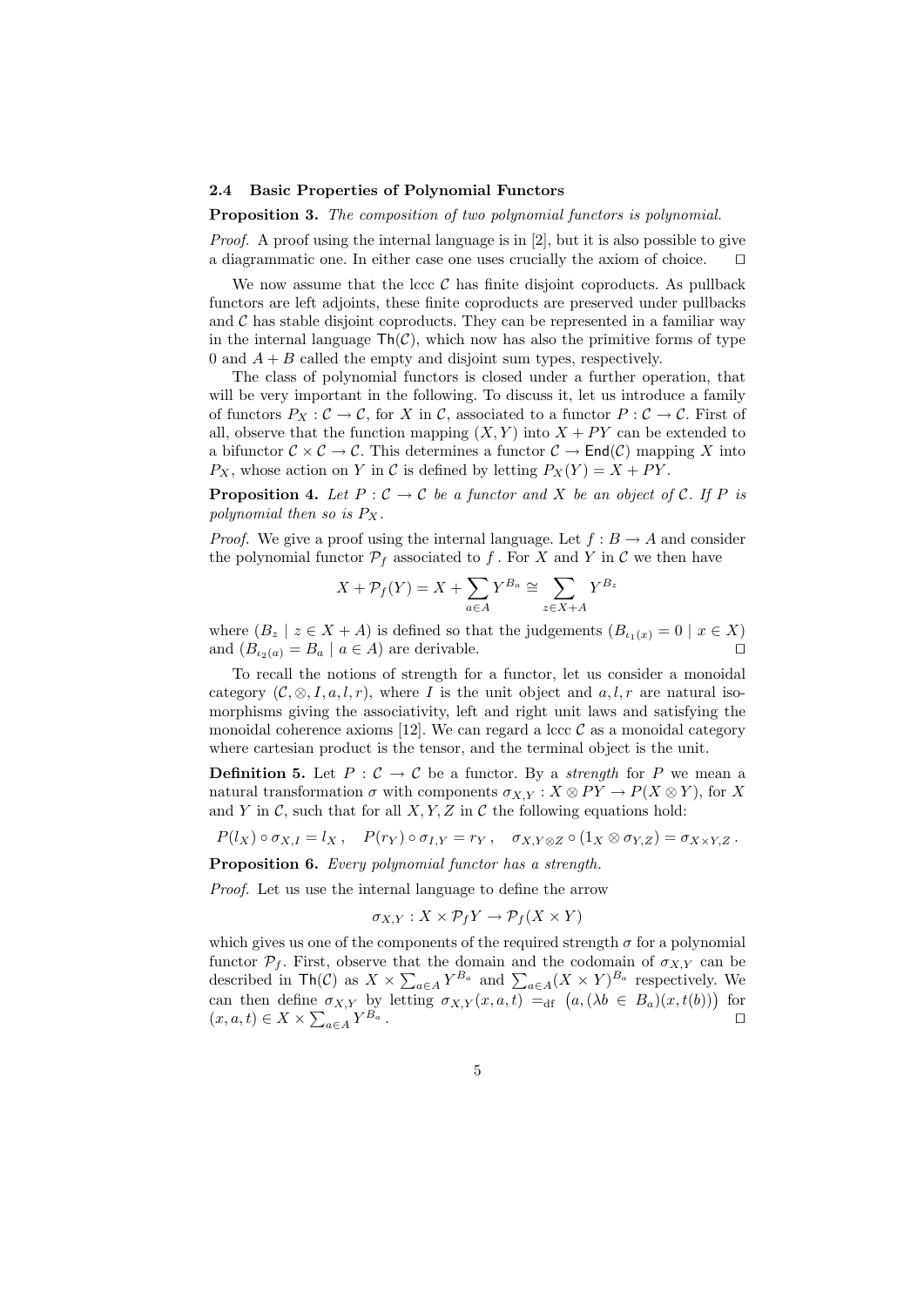## 3 Change of Base

In the following, we shall be interested in the effect that pullback functors have on algebras for polynomial endofunctors. Let us first recall some basic definitions. Let  $P: \mathcal{C} \to \mathcal{C}$  be an endofunctor on a category  $\mathcal{C}$ . An algebra for P, or a Palgebra, is a diagram of the form  $x : PX \to X$  in C. An arrow of P-algebras from  $PX \to X$  to  $PY \to Y$  is given by a commuting diagram of form



There is then a manifest category P-alg of P-algebras and P-algebra arrows. We write  $U : P\text{-}alg \to \mathcal{C}$ . for the obvious forgetful functor.

In the following, we will work in a lccc C. For an arrow  $u: I \to J$  in C we will show that the algebras for the polynomial functor  $P_f$  on  $C/J$  associated to an arrow  $f$  of  $\mathcal{C}/J$  can be mapped functorially into algebras for the polynomial endofunctor  $\mathcal{P}_{\Delta_u(f)}$  on  $\mathcal{C}/I$  associated to the arrow  $\Delta_u(f)$  of  $\mathcal{C}/I$ . As we will see, this is a purely formal consequence of some observations concerning the 2 category of polynomial functors, that we define below. The treatment is inspired by the formal theory of monads [10, 19].

## 3.1 The 2-category of Polynomial Functors

Let us define the 2-category Poly. An object of Poly is a pair  $(C, \mathcal{P}_f)$  where C is a lccc and  $P_f$  is the polynomial endofunctor on C associated to an arrow  $f : B \to A$  in C. A 1-cell with domain  $(C, \mathcal{P}_f)$  and codomain  $(\mathcal{D}, \mathcal{P}_g)$  is given by a pair  $(F, \phi)$  where  $F : C \to \mathcal{D}$  is a functor and  $\phi : \mathcal{P}_g F \Rightarrow F \mathcal{P}_f$ , is a natural transformation, usually drawn in a diagram of form



The 2-cells of Poly are defined exactly as the ones in 2-categories of monads [19]. We can now define a 2-functor  $\mathsf{Alg}: \mathsf{Poly} \to \mathsf{Cat}$ , but for the purposes of this paper, it is sufficient to give the definition of its action on objects and 1-cells. For an object  $(C, \mathcal{P}_f)$  of Poly we define

$$
Alg(\mathcal{C}, \mathcal{P}_f) =_{df} \mathcal{P}_f - alg.
$$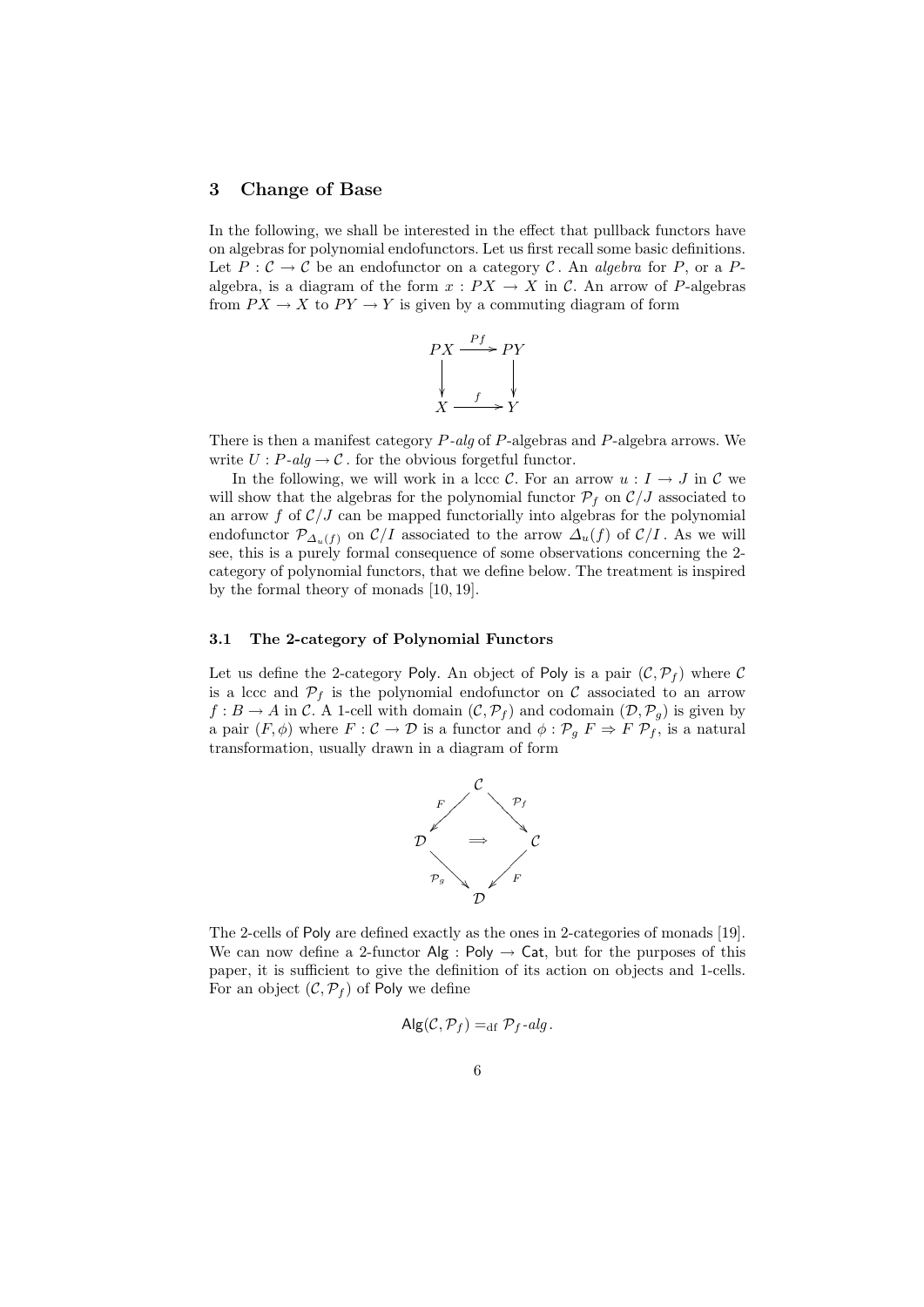Given a 1-cell  $(F, \phi) : (\mathcal{C}, \mathcal{P}_f) \to (\mathcal{D}, \mathcal{P}_g)$  in Poly, the functor  $\text{Alg}(F, \phi)$  is defined by mapping a  $\mathcal{P}_f$ -algebra  $x : \mathcal{P}_f X \to X$  into the the composite

$$
\mathcal{P}_g \ F \ X \xrightarrow{\phi_X} F \ \mathcal{P}_f \ X \xrightarrow{Fx} F \ X
$$

that is a  $P_g$ -algebra.

## 3.2 Pullback of Algebras

By a locally cartesian closed functor, or lccc functor, we mean a functor that preserves the locally cartesian closed structure up to isomorphism. The next proposition is a simple but useful fact.

**Proposition 7.** Let C and D be lccc's, and let  $F : C \to D$  be a lccc functor. For any arrow  $f : B \to A$  there is a natural isomorphism

$$
\chi_F: \mathcal{P}_{Ff} \ F \Rightarrow F \ \mathcal{P}_f
$$

such that the 1-cell  $(F, \chi_F) : (\mathcal{C}, \mathcal{P}_f) \to (\mathcal{D}, \mathcal{P}_{Ff})$  determines a commuting diagram of form

$$
\mathcal{P}_f\text{-}alg \longrightarrow \mathcal{C}
$$
\n
$$
\left.\begin{array}{c} \mathsf{Alg}(F_{,XF}) \\ \downarrow \\ \mathsf{P}_{Ff}\text{-}alg \longrightarrow \mathcal{D} \end{array}\right|_F
$$

where the horizontal arrows are the forgetful functors.

*Proof.* For an arrow  $f : B \to A$  the required natural isomorphism  $\chi_F$  is obtained by pasting the three isomorphims in the diagram

$$
\begin{array}{ccc}\nC & \xrightarrow{\Delta_B} & C/B & \xrightarrow{\Pi_f} & & C/A & \xrightarrow{\Sigma_A} & & C \\
F \downarrow & \cong & \downarrow F/B & \cong & \downarrow F/A & \cong & \downarrow F \\
\mathcal{D} & \xrightarrow{\Delta_{FB}} & \mathcal{D}/FB & \xrightarrow{\Pi_{Ff}} & \mathcal{D}/FA & \xrightarrow{\Sigma_{FA}} & \mathcal{D}\n\end{array}
$$

where for an object I, we write  $F/I : C/I \rightarrow \mathcal{D}/FI$  for the obvious functor induced by  $F$ . The isomorphisms in the diagram exist since  $F$  is a lccc functor. The rest of the proof follows by direct calculation.  $\Box$ 

We can apply Proposition 7 to pullback functors, as they are lccc functors [7].

**Corollary 8.** Let C be a lccc. Let I be an object of C. For an arrow  $f : B \to A$ in C there is a natural isomorphism  $\chi_{\Delta_I} : \mathcal{P}_g \Delta_I \Rightarrow \Delta_I \mathcal{P}_f$ , where  $g =_{df} \Delta_I f$ .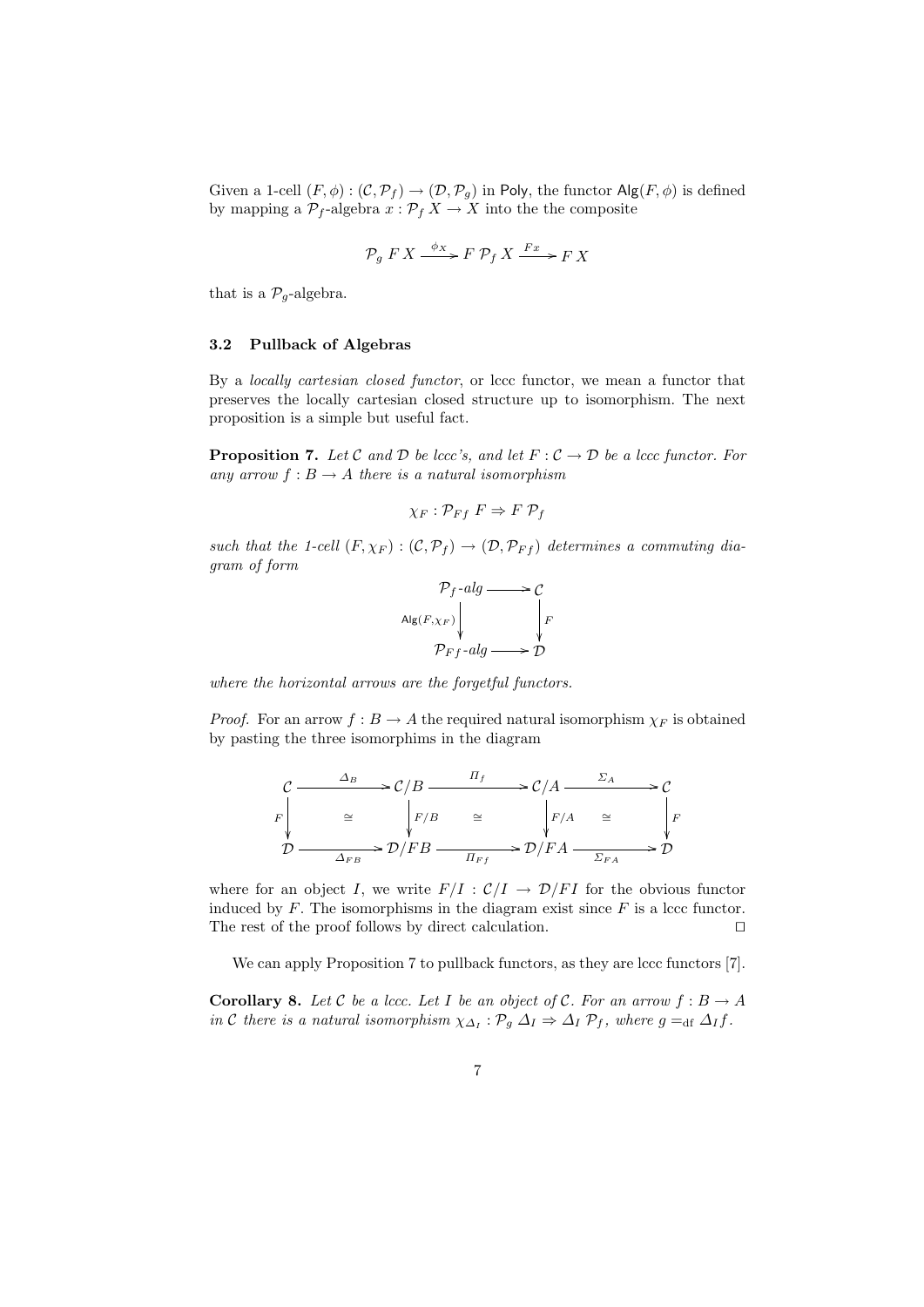## 4 Wellfounded Trees

**Definition 9.** We say that a lccc C has W-types if for every arrow  $f : B \to A$ in C there is a diagram  $\mathcal{P}_f(\mathcal{W}_f) \to \mathcal{W}_f$  which is an initial algebra for  $\mathcal{P}_f : \mathcal{C} \to \mathcal{C}$ .

Recall that, by a theorem of Lambek, the arrow  $\mathcal{P}_f(\mathcal{W}_f) \to \mathcal{W}_f$  is an isomorphism. Once the internal language of a lccc with  $W$ -types is set up, we will therefore be allowed to write

$$
W\cong \sum_{a\in A} W^{B_a}
$$

where  $f : B \to A$  and  $W =_{df} \mathcal{W}_f$ . The next subsection is devoted to justify the use of the internal language in connection to  $W$ -types.

## 4.1 Pullback of Wellfounded Trees

In  $[16]$  it is proved that if C has W-types then so do all its slices. A proof of this fact can be obtained by defining explicitly initial algebras for polynomial endofunctors on the slice categories. It is also observed there that the pullback functors preserve  $W$ -types. Although in [16] it is suggested to prove this second fact using the explicit definition of  $W$ -types in slice categories, we give a new and more direct proof of this fact.

Let  $C$  be a lccc and let I be an object in  $C$ . Recall from Corollary 8 that there is a natural isomorphism  $\chi_{\Delta_I} : \mathcal{P}_g \Delta_I \Rightarrow \Delta_I \mathcal{P}_f$  where  $g =_{df} \Delta_I(f)$ . This natural transformation determines a functor  $F_I : \mathcal{P}_f$ -alg  $\rightarrow \mathcal{P}_g$ -alg defined as  $F_I =_{df}$  $\mathsf{Alg}(\Delta_I, \chi_{\Delta_I})$ . We now use the inverse to  $\chi_{\Delta_I}$ , given by a natural transformation  $\psi$  :  $\Delta_I$   $\mathcal{P}_f \Rightarrow \mathcal{P}_g$   $\Delta_I$ , to define a functor  $G_I$  :  $\mathcal{P}_g$ -alg  $\rightarrow \mathcal{P}_f$ -alg that is right adjoint to  $F_I$ . First of all, observe that  $\psi$  gives us a natural transformation  $\xi : \mathcal{P}_f \Pi_I \Rightarrow \Pi_I \mathcal{P}_g$  that is defined as the composite

$$
\mathcal{P}_f \Pi_I \xrightarrow{\eta \mathcal{P}_f \Pi_I} \Pi_I \Delta_I \mathcal{P}_f \Pi_I \xrightarrow{\Pi_I \psi \Pi_I} \Pi_I \mathcal{P}_g \Delta_I \Pi_I \xrightarrow{\Pi_I \mathcal{P}_g \varepsilon} \Pi_I \mathcal{P}_g
$$

where  $\eta$  and  $\varepsilon$  are the unit and the counit of the adjunction  $\Delta_I \dashv \Pi_I$ , respectively. Hence we have that  $(\Pi_I, \xi) : (\mathcal{C}/I, \mathcal{P}_g) \to (\mathcal{C}, \mathcal{P}_f)$  is a 1-cell in Poly and thus we can simply define  $G_I =_{df} \mathsf{Alg}(H_I, \xi)$ .

**Theorem 10.** Let C be a lccc and let  $f : B \to A$  be an arrow in C. For any object I of C the adjunction  $\Delta_I \dashv \Pi_I$  lifts to an adjunction  $F_I \dashv G_I$ , i.e. in the diagram

$$
\mathcal{P}_g\negthinspace\negthinspace\negthinspace\longrightarrow\n \mathcal{C}/I
$$
\n
$$
\mathcal{F}_I \bigg\downarrow \mathcal{G}_I \qquad \Delta_I \bigg\downarrow \mathcal{H}_I
$$
\n
$$
\mathcal{P}_f\negthinspace\negthinspace\negthinspace\longrightarrow\n \mathcal{C}
$$

where  $q =_{df} \Delta_I(f)$ , the inner and outer squares commute.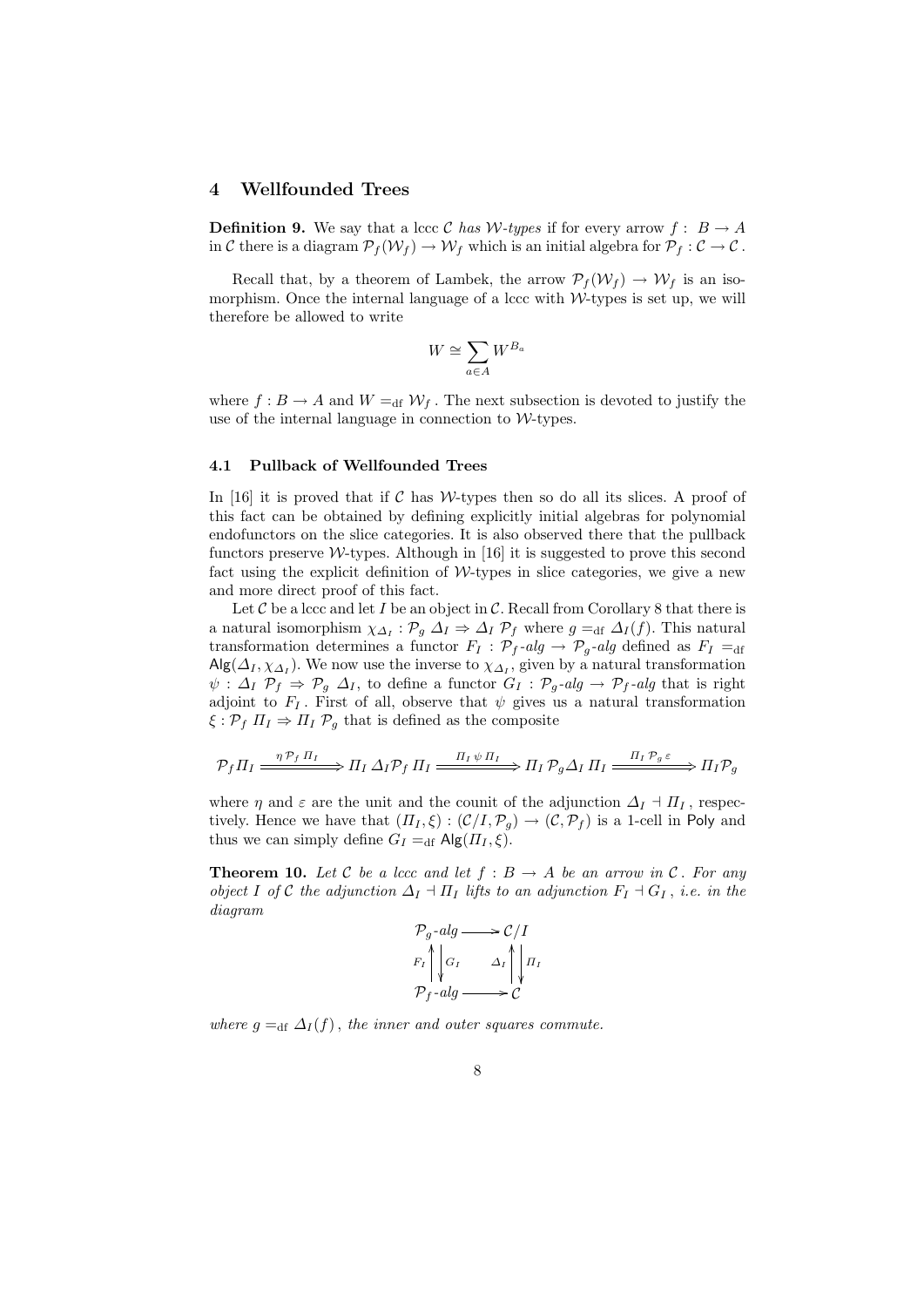The functor  $G_I$  can be described also in the internal language. Let us consider a  $\mathcal{P}_g$ -algebra, i.e. an arrow  $z : \mathcal{P}_g Z \to Z$  in  $\mathcal{C}/I$ . This arrow determines the judgement

$$
(z(i,(a,s)) \in Z_i \mid i \in I, (a,s) \in \sum_{a \in A} Z_i^{B_a})
$$

where  $(Z_i \mid i \in I)$  is the judgement associated to the object  $Z \to I$  of  $\mathcal{C}/I$ . We can then derive the judgement

$$
\big(\ (\lambda i \in I) \ z(i, (a, (\lambda b \in B_a) \ t(b, i))) \in \prod_{i \in I} Z_i \ | \ (a, t) \in \sum_{a \in A} \prod_{i \in I} Z_i^{B_a} \big)
$$

which gives us a  $\mathcal{P}_f$ -algebra  $\mathcal{P}_f \Pi_I Z \to \Pi_I Z$ . This is exactly the image under  $G_I$ of the  $\mathcal{P}_f$ -algebra  $\mathcal{P}_g Z \to Z$ . A proof of Theorem 10 can then be obtained either reasoning with diagrams or with the internal language. We can now derive a simple proof of the pullback stability for  $W$ -types.

Corollary 11 (Pullbacks preserve W-types). Let C be a lccc. Let  $u : I \to J$ be an arrow in C. For objects  $B \to J$  and  $A \to J$  in  $\mathcal{C}/J$  and an arrow  $f : B \to A$ between them, there is an isomorphism  $\mathcal{W}_{\Delta_u(f)} \cong \mathcal{A}_u \mathcal{W}_f$ .

*Proof.* Note that without loss of generality we can assume that  $J$  is the terminal object of C and thus consider the pullback functors  $\Delta_I : \mathcal{C} \to \mathcal{C}/I$  determined by  $I: I \to 1$ . But now it suffices to appy Theorem 10 and observe that  $F_I$ , defined as  $F_I =_{df} \mathsf{Alg}(\Delta_I, \chi_{\Delta_I})$ , preserves initial objects because it is a left adjoint.  $\Box$ 

# 5 Dependent Polynomial Functors

We can now pick up the fruits of the work done in the last section and exploit freely the internal language to prove further consequences of the assumption of the existence of  $W$ -types in a lccc. Here we show how  $W$ -types can be used to define initial algebras for a class of functors that is wider than the one of polynomial functors. Let  $C$  be a lccc. For a diagram, which we do *not* assume to be commuting, of form

$$
B \xrightarrow{\qquad f} A
$$
\n
$$
S \xrightarrow{\qquad f} T
$$
\n(2)

we define  $\mathcal{D}: \mathcal{C}/I \to \mathcal{C}/I$ , called the *dependent polynomial endofunctor* associated to the diagram, as the composite

$$
\mathcal{C}/I \xrightarrow{\Delta_s} \mathcal{C}/B \xrightarrow{\Pi_f} \mathcal{C}/A \xrightarrow{\Sigma_r} \mathcal{C}/I
$$

We can describe the action of D on an object  $(X_i \mid i \in I)$  of  $\mathcal{C}/I$  by letting

$$
\mathcal{D}(X_i \mid i \in I) =_{\text{df}} \left( \sum_{a \in A_i} \prod_{b \in B_a} X_{sb} \mid i \in I \right) \tag{3}
$$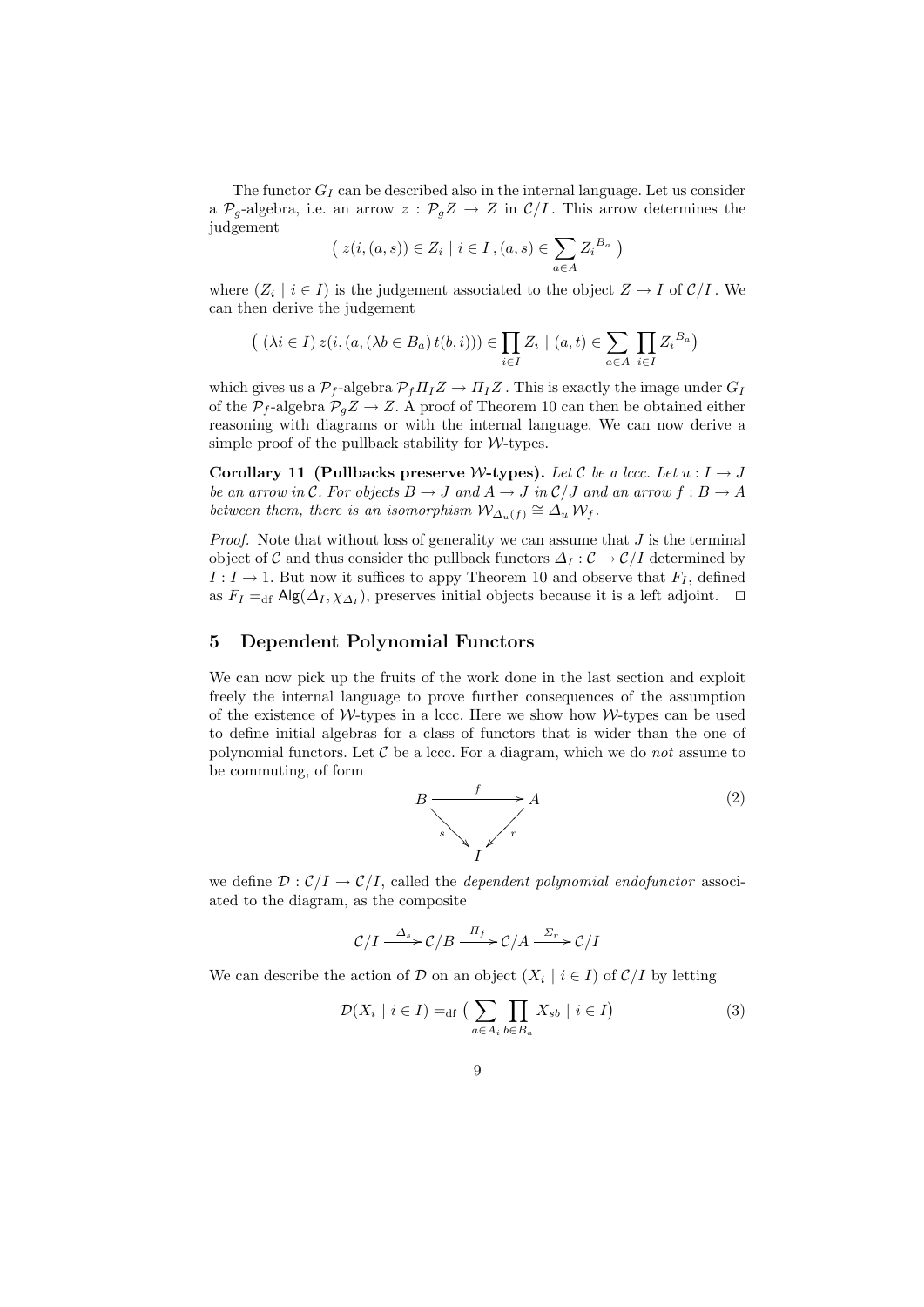for an object  $(X_i \mid i \in I)$  of  $C/I$ . Using this description, we can observe that initial algebras for dependent polynomial functors are categorical counterparts of the so-called *general trees* of Martin-Löf type theory, as described in [17, Chapter 16]. We now give some examples of dependent polynomial functors.

(i) Polynomial functors on slice categories are special examples of dependent polynomial functors. Observe that, if the diagram in (2) commmutes, then the formula in (3) simplifies to

$$
\mathcal{D}(X_i \mid i \in I) = \left( \sum_{a \in A_i} X_i^{B_a} \mid i \in I \right).
$$

(ii) Let  $f : B \to A$  be an arrow in C and define  $W =_{df} W_f$ . For our applications, it is useful to observe that, for an arrow  $g: C \rightarrow B$ , the endofunctor  $F: \mathcal{C}/W \to \mathcal{C}/W$  defined in the internal language by letting

$$
F\left(X_{(a,t)} \mid (a,t) \in W\right) =_{\mathrm{df}} \left( \sum_{b \in B_a} X_{t(b)}^{C_b} \mid (a,t) \in W \right),
$$

is a dependent polynomial functor. Indeed, it is naturally isomorphic to the functor associated to the diagram



where  $p(a, t, b, c) =_{df} (a, t, b), s(a, t, b, c) =_{df} t(b)$  and  $r(a, t, b) =_{df} (a, t)$ for  $(a, t) \in W$ ,  $b \in B_a$ ,  $c \in C_b$ .

(iii) If  $C$  has finite disjoint coproducts, the coproduct of two dependent polynomial functors is still a dependent polynomial functor. For two dependent polynomial functors  $\mathcal{D}_1, \mathcal{D}_2$  associated respectively to the two diagrams



the functor  $\mathcal{D}_1 + \mathcal{D}_2$  is naturally isomorphic to the dependent polynomial functor associated to the diagram

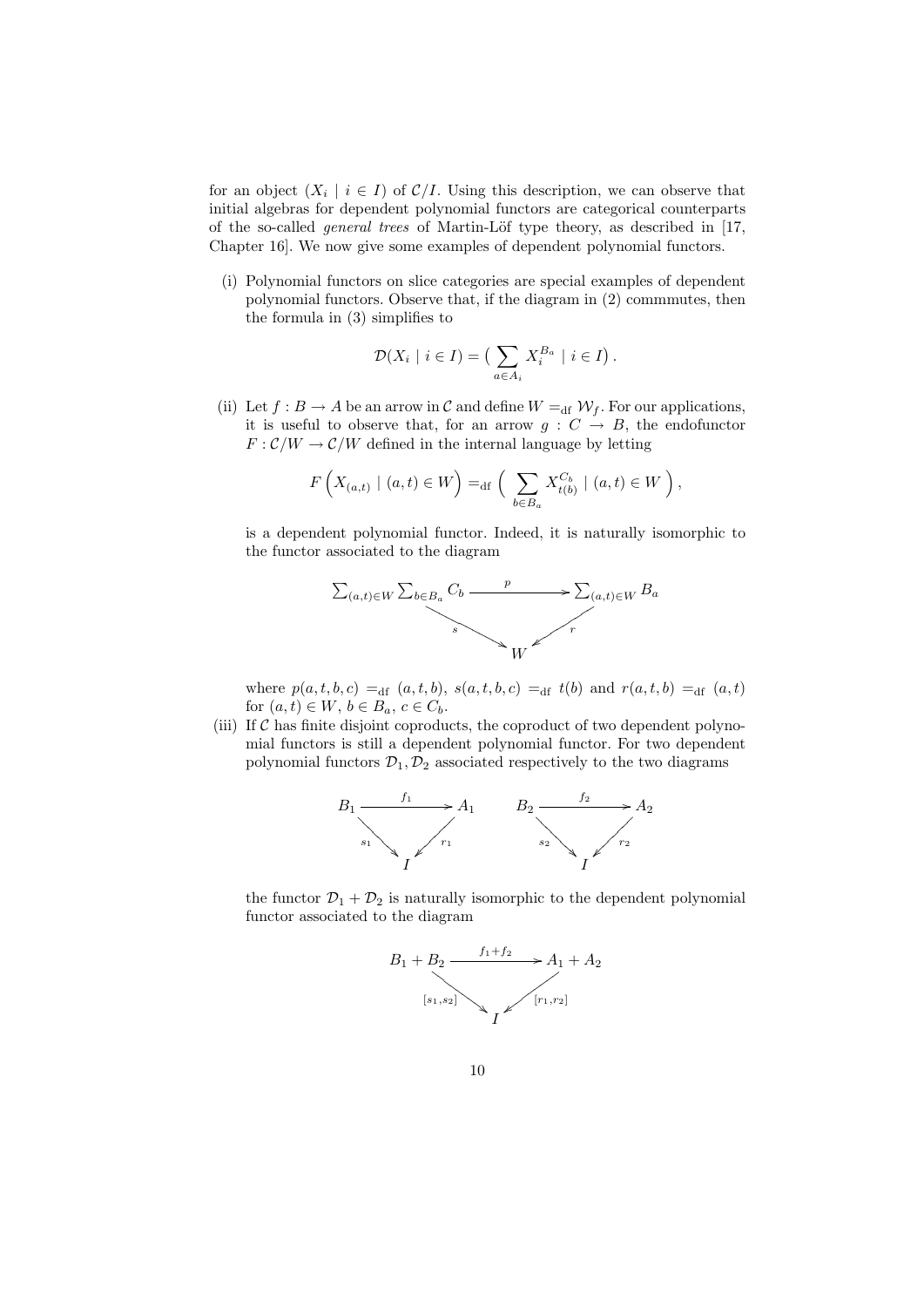#### 5.1 Initial Algebras

We want to prove our first main result. We assume that the lccc  $\mathcal C$  has  $\mathcal W$ -types.

Theorem 12. Every dependent polynomial functor has an initial algebra.

The proof involves a generalisation of the argument showing that  $W$ -types exist in slice categories [16, Proposition 3.8], a result that follows indeed as a corollary of our theorem. We begin by constructing a candidate to be the initial algebra for the dependent polynomial functor defined in (3). Let us consider the W-types  $W_f$  and  $W_{f \times I}$  associated to  $f : B \to A$  and  $f \times 1_I : B \times I \to A \times I$ . The canonical isomorphisms

$$
\mathcal{W}_f \cong \sum_{a \in A} \mathcal{W}_f^{B_a}, \qquad \mathcal{W}_{f \times I} \cong I \times \sum_{a \in A} \mathcal{W}_{f \times I}^{B_a}
$$

will be treated here as equalities to simplify the presentation. Let us recall that there is an arrow  $\rho: \mathcal{W}_f \to A$  defined by letting  $\rho(a, t) =_{\text{df}} a$  for  $(a, t) \in \mathcal{W}_f$ .

The strategy to define the candidate  $V \rightarrow I$  to be an initial algebra will be as follows. First, we will define  $V$  as the object fitting in the equalizer diagram

$$
V \xrightarrow{\eta} \mathcal{W}_f \xrightarrow{\xi} \mathcal{W}_{f \times I} \tag{4}
$$

determined by appropriate arrows  $\xi$  and  $\xi'$ . Secondly, the required object of  $\mathcal{C}/I$ can then be defined as  $r \rho \eta : V \to I$ . It now remains to define the arrows  $\xi, \xi'$ . The arrow  $\xi$  is defined by recursion on  $\mathcal{W}_f$  by letting, for  $(a, t) \in \mathcal{W}_f$ ,

$$
\xi(a,t) =_{\mathrm{df}} (ra, a, (\lambda b \in B_a) \xi(tb)).
$$

The definition of  $\xi'$  is more involved. First, we define  $\phi: \mathcal{W}_{f \times I} \times B \to \mathcal{W}_{f \times I}$  by recursion. For  $(i, a, t, b) \in W_{f \times I}$ , define

$$
\phi(i, a, t, b) =_{df} (sb, a, (\lambda b' \in B_a) \phi(t(b'), b'))
$$

Then, we define  $\psi : \mathcal{W}_{f \times I} \to \mathcal{W}_{f \times I}$  by letting, for  $(i, a, t) \in \mathcal{W}_{f \times I}$ ,

$$
\psi(i, a, t) =_{df} (i, a, t, (\lambda b \in B_a) \phi(tb, b)).
$$

Finally, we fix  $\xi' =_{df} \psi \xi$ . The key property of the object V that allows us to prove Theorem 12 is stated in the next lemma.

**Lemma 13.** For all  $(a,t) \in \mathcal{W}_f$ , we have  $(a,t) \in \sum_{a \in A_i} \prod_{b \in B_a} V_{sb}$  if and only if  $(a, t) \in V_i$ , where  $i =_{df} ra$ .

*Proof.* Let  $(a, t) \in \mathcal{W}_f$  and define  $i =_{df} ra$ . First of all one needs to show that, for all  $b \in B_a$ 

$$
\xi(tb) = \phi(\xi(tb), b) \iff sb = \rho(tb) \land \xi(tb) = \psi \xi(tb). \tag{5}
$$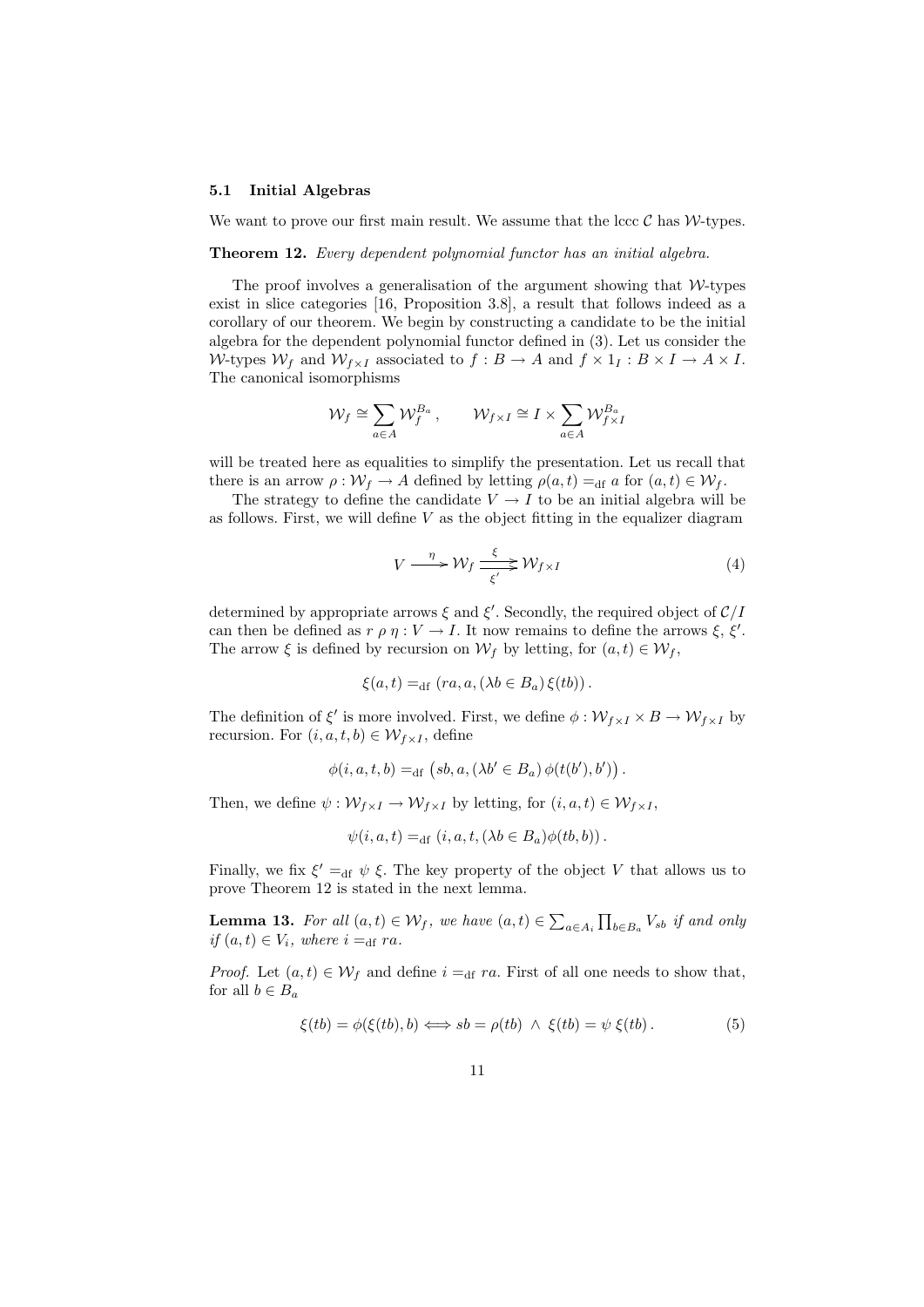This can be proved by unfolding the relevant definitions. We then get

$$
(a, t) \in V_i \iff \xi(a, t) = \xi'(a, t) \qquad \text{by def. of } V
$$
  
\n
$$
\iff (\forall b \in B_a) \xi(tb) = \phi(\xi(tb), b) \qquad \text{by def. of } \xi, \xi'
$$
  
\n
$$
\iff (\forall b \in B_a) \ s b = \rho(tb) \land \xi(tb) = \psi \xi(tb) \qquad \text{by (5)}
$$
  
\n
$$
\iff (a, t) \in \sum_{a \in A_i} \prod_{b \in B_a} V_{sb} \qquad \text{by def. of } V
$$

as required.  $\square$ 

Lemma 13 shows that  $V \to I$  can be equipped with a structure map, and thus gives us an algebra for the dependent polynomial functor defined in (3). The initiality of this algebra follows from reasoning that is completely analogous to that in [16, Proposition 3.8] and hence is omitted here.

#### 5.2 Applications

We give a first application of Theorem 12. Let us consider two arrows  $f : B \to A$ and  $g: D \to C$  in a lccc C with W-types. We can then define a bifunctor  $F: \mathcal{C} \times \mathcal{C} \to \mathcal{C}$  whose action on an object  $(X, Y)$  is defined by letting

$$
F(X,Y) =_{\text{df}} \mathcal{P}_f(X) \times \mathcal{P}_g(Y).
$$

For a fixed object X of C, the functor  $F^X : \mathcal{C} \to \mathcal{C}$  that maps Y into  $F(X, Y)$ can easily be seen to be polynomial. It therefore has an initial algebra, that we denote as

$$
F^X(\mu Y.F(X,Y)) \longrightarrow \mu Y.F(X,Y)
$$

The assignment of  $\mu Y.F(X, Y)$  to X can then be extended to a functor  $C \to C$ . We refer to these functors as *fixpoint functors*. We can now state our second main result.

#### Theorem 14. Fixpoint functors are polynomial.

Proof. We limit ourselves to sketch the main idea of the argument. Let us actually suppose that the fixpoint functor is polynomial, and let  $Q \to P$  be an arrow in  $\mathcal C$  such that

$$
\mu Y.F(X,Y) \cong \sum_{p \in P} X^{Q_p}.
$$

Direct calculations imply that there must be isomorphisms

$$
P \cong A \times \sum_{c \in C} P^{D_c},
$$
  

$$
Q_{(a,c,t)} \cong B_a + \sum_{d \in D_c} Q_{t(d)}
$$

for  $(a, c, t) \in A \times \sum_{c \in C} P^{D_c}$ . The first isomorphism certainly holds if we define P as the W-type of the arrow  $g \times 1_A : D \times A \to C \times A$  and use Corollary 11.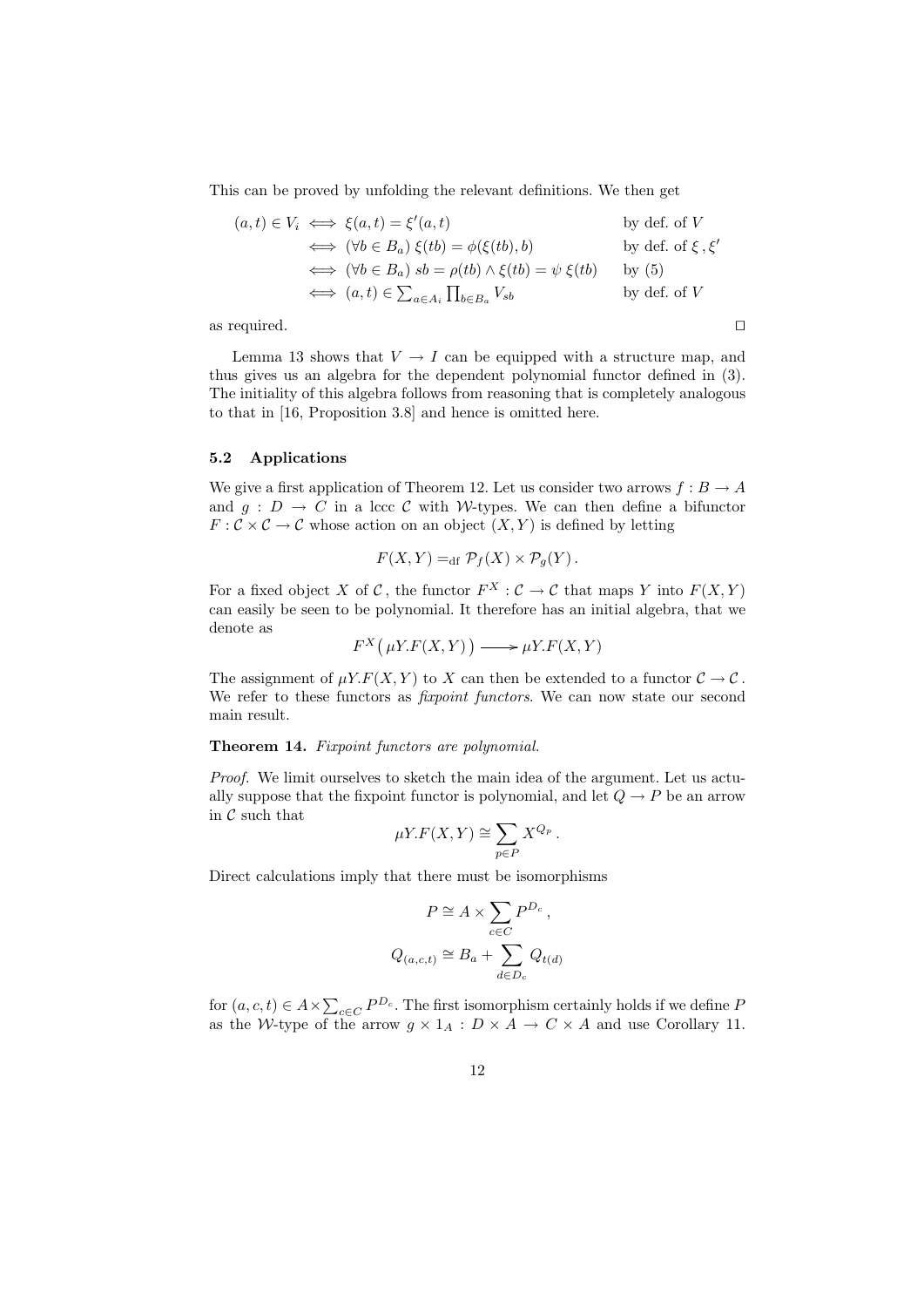Theorem 12 shows that it is also possible to satisfy the second isomorphism by defining  $Q \to P$  as the initial algebra for an appropriate dependent polynomial functor. Recalling the examples of dependent polynomial functors given earlier in this section, it is immediate to observe that the functor  $F : C/P \to C/P$ defined by letting

$$
F(X_{(a,c,t)} \mid (a,c,t) \in P) =_{\text{df}} B_a + \sum_{d \in D_c} X_{t(d)}
$$

for  $(X_{(a,c,t)} \mid (a, c, t) \in P)$  in  $\mathcal{C}/P$ , is a dependent polynomial functors, since it is the sum of two such functors.  $\Box$ 

## 6 Free Monads

#### 6.1 Background

We review some facts concerning endofunctors and monads, and some results concerning free monads. More details can be found in [4, 11].

**Definition 15.** Let P be an endofunctor on C. We say that P has a free monad if the forgetful functor  $U : P\text{-}alg \to \mathcal{C}$  has a left adjoint.

The next proposition shows that the existence of a free monad for an endofunctor is a necessary and sufficient condition for its category of algebras to be isomorphic to a category of algebras for a monad.

**Proposition 16.** The forgetful functor  $U : P$ -alg  $\rightarrow C$  has a left adjoint if and only if it is monadic over C.

Proof. The proof is an application of Beck's theorem [13] characterising monadic adjunctions. One should observe that the functor  $U$  satisfies all the hypothesis of Beck's theorem except for the existence of a left adjoint.  $\square$ 

When  $(T, \eta, \mu)$  is a monad on a category C we write T-Alg for the usual category of T-algebras. Note that we follow a suggestion of Peter Freyd in using  $P$ -alg for the algebras of an endofunctor P and T-Alg for the algebras for a monad T. Again, we write  $U : T - Alg \rightarrow C$  for the forgetful functor. We can then restate Proposition 16 as follows.

**Proposition 17.**  $(T, \eta, \mu)$  is a free monad for P if and only if there is an equivalence  $T$ -Alg  $\rightarrow$  P-alg such that the following diagram commutes

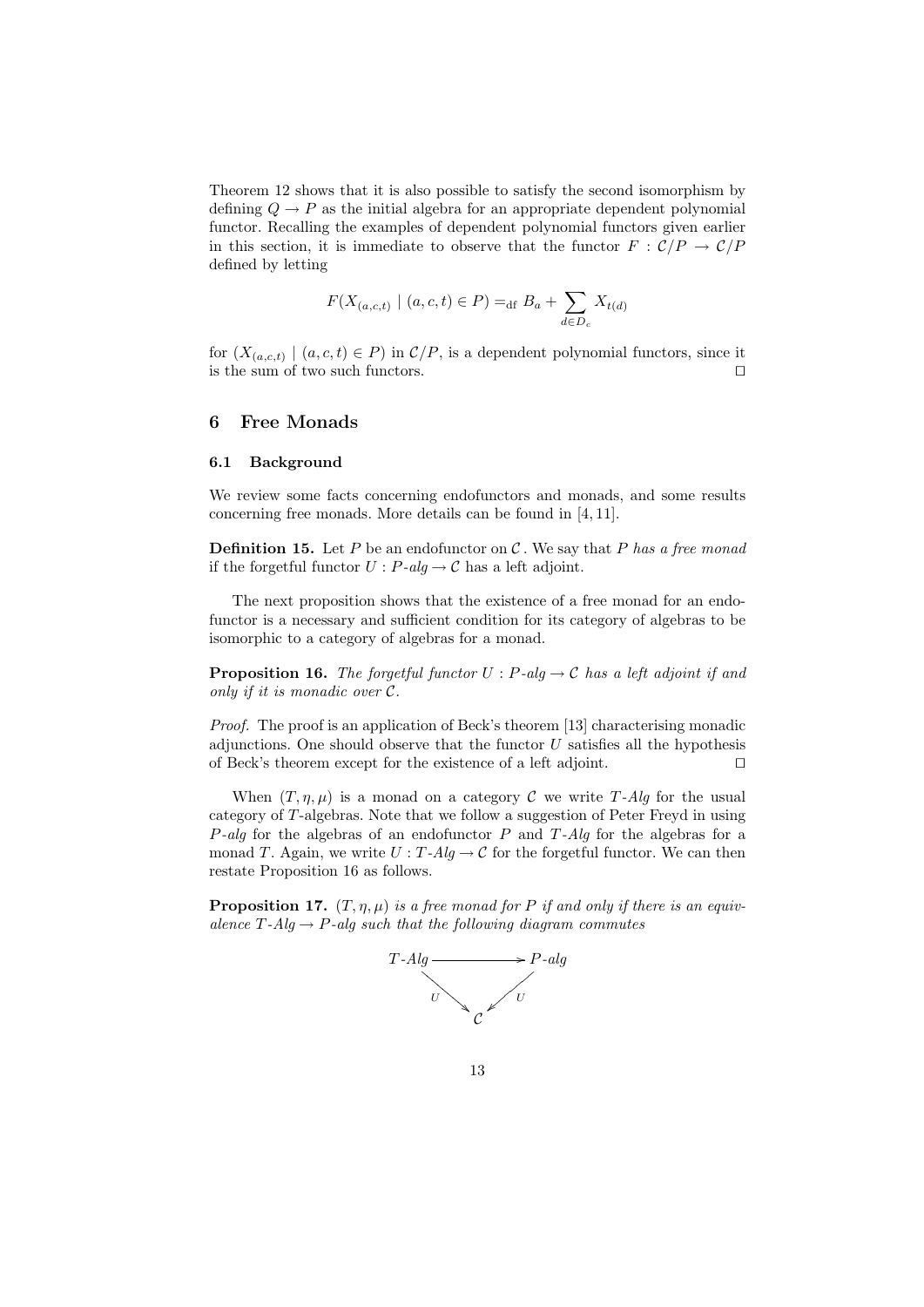We wish to give a more concrete description of the free monad for an endofunctor on a locally cartesian closed category with coproducts. To do so, we use the family of functors  $P_X : \mathcal{C} \to \mathcal{C}$ , for X in  $\mathcal{C}$ , associated to a functor  $P:\mathcal{C}\to\mathcal{C}$  and defined in Subsection 2.4. As we did in the discussion leading to Proposition 4, we assume that  $\mathcal C$  has finite disjoint coproducts.

**Proposition 18.** Let  $P$  be an endofunctor on  $C$ . The following are equivalent:

- (i) the endofunctor  $P$  has a free monad;
- (ii) the comma category  $X \downarrow U$  has an initial object, for all X in C;
- (iii) the endofunctor  $P_X$  has an initial algebra, for all X in C.

*Proof.* The equivalence (i)  $\Leftrightarrow$  (ii) follows by Definition 15 and by the possibility of determining a left adjoint via initial objects in comma categories [13]. The equivalence (ii)  $\Leftrightarrow$  (iii) follows from the isomorphism  $X \downarrow U \cong P_X$ -alg. One could also verify directly the implication (iii)  $\Rightarrow$  (i) by defining explicitly the free monad  $(T, \eta, \mu)$  for P. The functor T is defined by letting  $T(X)$  be the initial algebra for  $P_X$ , for X in C.

We conclude this review by recalling the notion of strenth for a monad and a simple fact about it.

**Definition 19.** Let  $(T, \eta, \mu)$  be a monad on C. By a strength for  $(T, \eta, \mu)$  we mean a strength  $\sigma$  for the functor T such that, for all X and Y in C, we have

$$
\sigma_{X,Y} \circ (1_X \otimes \eta_Y) = \eta_{X \otimes Y} , \quad \mu_{X \otimes Y} \circ T(\sigma_{X,Y}) \circ \sigma_{X,TY} = \sigma_{X,Y} \circ (1_X \otimes \mu_Y) .
$$

**Proposition 20.** Let P be an endofunctor on C and  $(T, \eta, \mu)$  be the free monad on P. A strength for the functor P determines a strength for the monad  $(T, \eta, \mu)$ .

Proof. The strength can be defined using the explicit description of the free monad given in the proof of Proposition 18.  $\Box$ 

## 6.2 Free Monads for Polynomial Functors

We begin by ensuring the existence of free monads for polynomial functors.

**Theorem 21.** If  $C$  is a lccc with finite disjoint coproducts and W-types, then every polynomial endofunctor on C has a free monad.

*Proof.* Let  $P: \mathcal{C} \to \mathcal{C}$  be a polynomial functor. If we knew that for every X in C the functor  $P_X : C \to C$  had an initial algebra, then we could invoke Proposition 18 and conclude the desired claim. By Proposition 4, however, the functors  $P_X: \mathcal{C} \to \mathcal{C}$ , for X in  $\mathcal{C}$ , are polynomial, and therefore they have an initial algebra by the assumption that  $\mathcal C$  has  $\mathcal W$ -types.  $\Box$ 

The next corollary, a consequence of Proposition 16 and Theorem 21, allows us to observe the existence of structure on the categories of algebras for polynomial functors. From now on, we assume that  $\mathcal C$  is a lccc with finite disjoint coproducts and W-types.